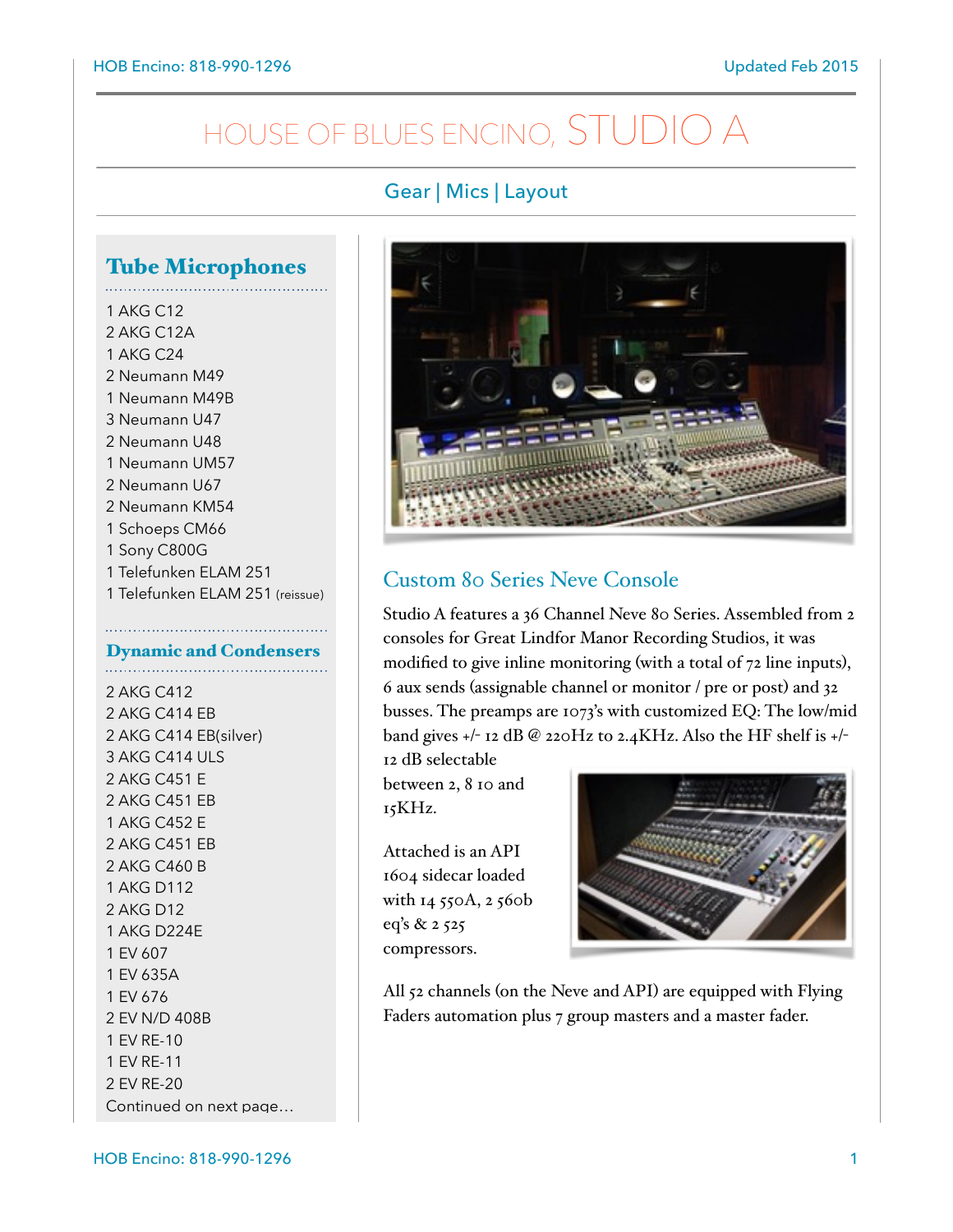## Dynamic and Condensers

2 Gefell UM70 1 Gefell UM71 1 Astatic HAM 1 Neumann 150 3 Neumann Fet U47 4 Neumann KM84 2 Neumann TLM 170 4Neumann U87 1 Neumann SM2 2 Sennheiser MD409 6 Sennheiser MD421 2 Sennheiser MD441 1 Sure Beta 52a 3 Sure SM56 6 Sure SM57 1 Sure SM58 1 Sure SM7 2 Sure SM81 1 Sony C37 P 1 Sony C38B V 1 Yamaha Sub Kick 1 Yamaha NS-10 Modified

#### Ribbon Microphones

1 ÆA R92 1 ÆA R88 1 B&O 2 Coles 4038 1 Royer SF12 1 Royer 121 2 RCA 77DX 1 RCA 74B

### Pro Tools

Mac Mini with Intel i7 2.7GHz duo core Pro Tools 10HDX with Avid Sync HD Apogee Symphony IO 32 in 48 Out Burl B2 Bomber ADC Apogee Big Ben clock

### Tape Machines

Studer A800 MkIII 24 Track (16 Track headstack available)

Studer A80  $I/z$ "

Ampex ATR 102 1/2"

### Main Monitors

Ocean Way custom design utilizing TAD horns & JBL 2235 woofers. Meyer EQ, Custom Bryston cross-over and Bryston amplification.

### **Nearfields**

ATC Pro 25A Genelec 1032A Yamaha NS-10M Tannoy Golds with Mastering Lab Crossovers JBL LSR4328 Auratons Cello, Bryston, Hafler and Yamaha amplification

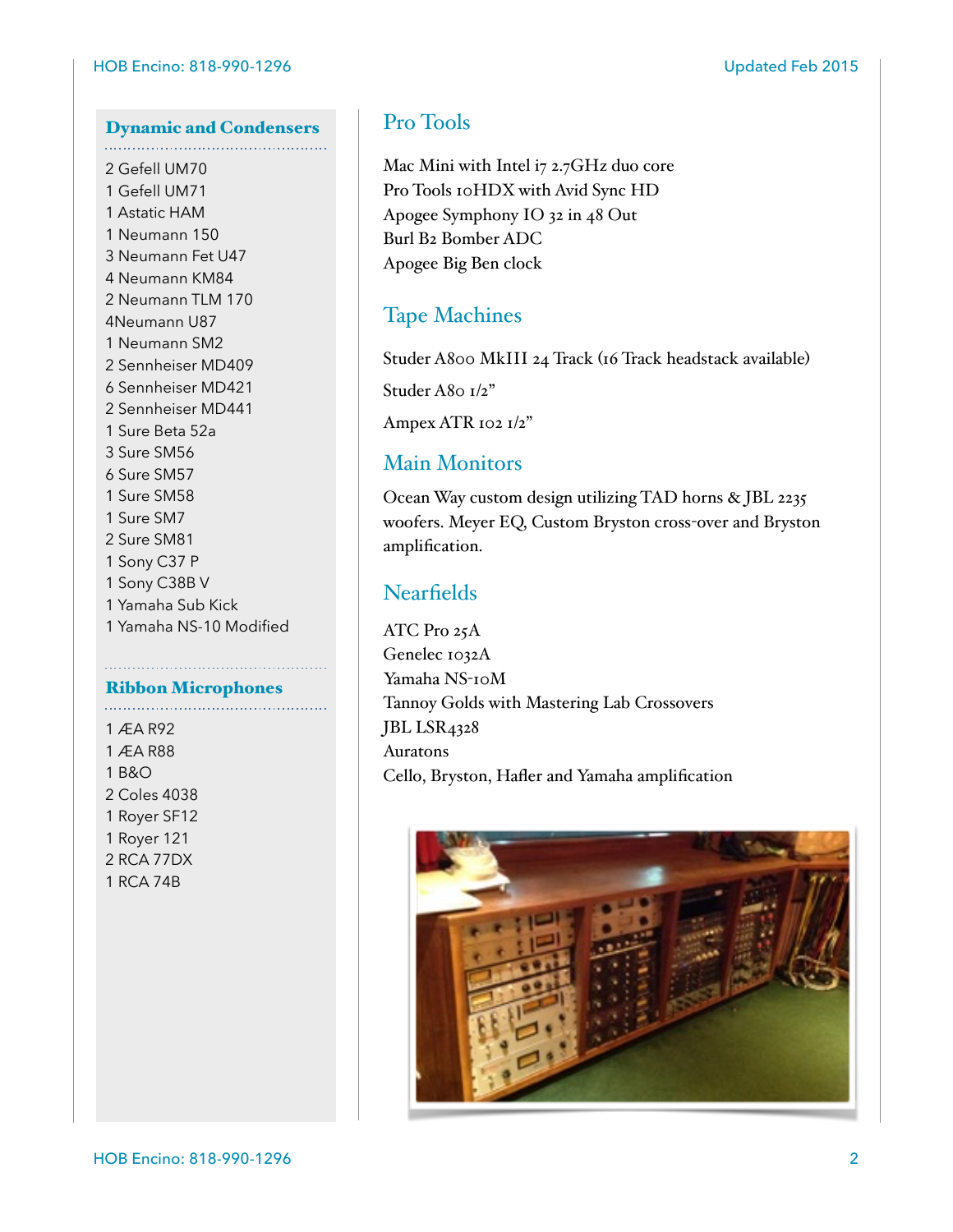# Outboard & Instruments

**FX** 

### **Dynanics**

1 UREI 1178 5 UREI 1176 Black Face 3 UREI 1176 Silver Face 2 Urei LA-3a 1 Aurora Audio GTC2 3 dbx 160A 1 dbx 160X 2 dbx 165 1 EL8 Distressor 4 EMI TG12413 1 Fairchild 670 1 Gates STA-LEVEL 2 Inward Connections TLM-1 2 JFL Audio CLF5  $2$  LA $2A$ 1 Neve 33609 2 Neve 2254 A 2 Neve 32264 A 1 SSL G384 1 Summit DCL 200 2 Summit TLA 100A 1 Tube Tech CL-1B

## 1 AMS RMX 16 1 AMD DMX 16 1 EMT 140 1 EMT 250 2 Eventide H3000 (1 w/ Sampling) 1 Lexicon 480L 2 Lexicon PMC 41 1 Lexicon PMC70 1 Lexicon PCM 90 1 TC Electronics 2290 1 Yamaha Rev 5 1 Yamaha Rev 7 1 Yamaha SPX-90

## **Misc** 2008

1 GML Transformerless Mic Pre (Rack of 4 pres)

#### EQ . . . . . . . . . . .

1 GML 8200 2 Inward Connections TEQ-1 1 Lang PEQ-2 1 Pultec EQh5 1 Pultec EQP-1 3 Pultec EQP-1A3 1 Summit EQP 200 2 Tube Tec ME-1A 2 Tube Tec PE-1B

## Instruments

Yamaha C7 Grand Piano Hammond B3 w/ Leslie Model 122 Rhodes 73 Clavinet D6 Wurlitzer 200 MiniMoog Ampeg B-18-N Amp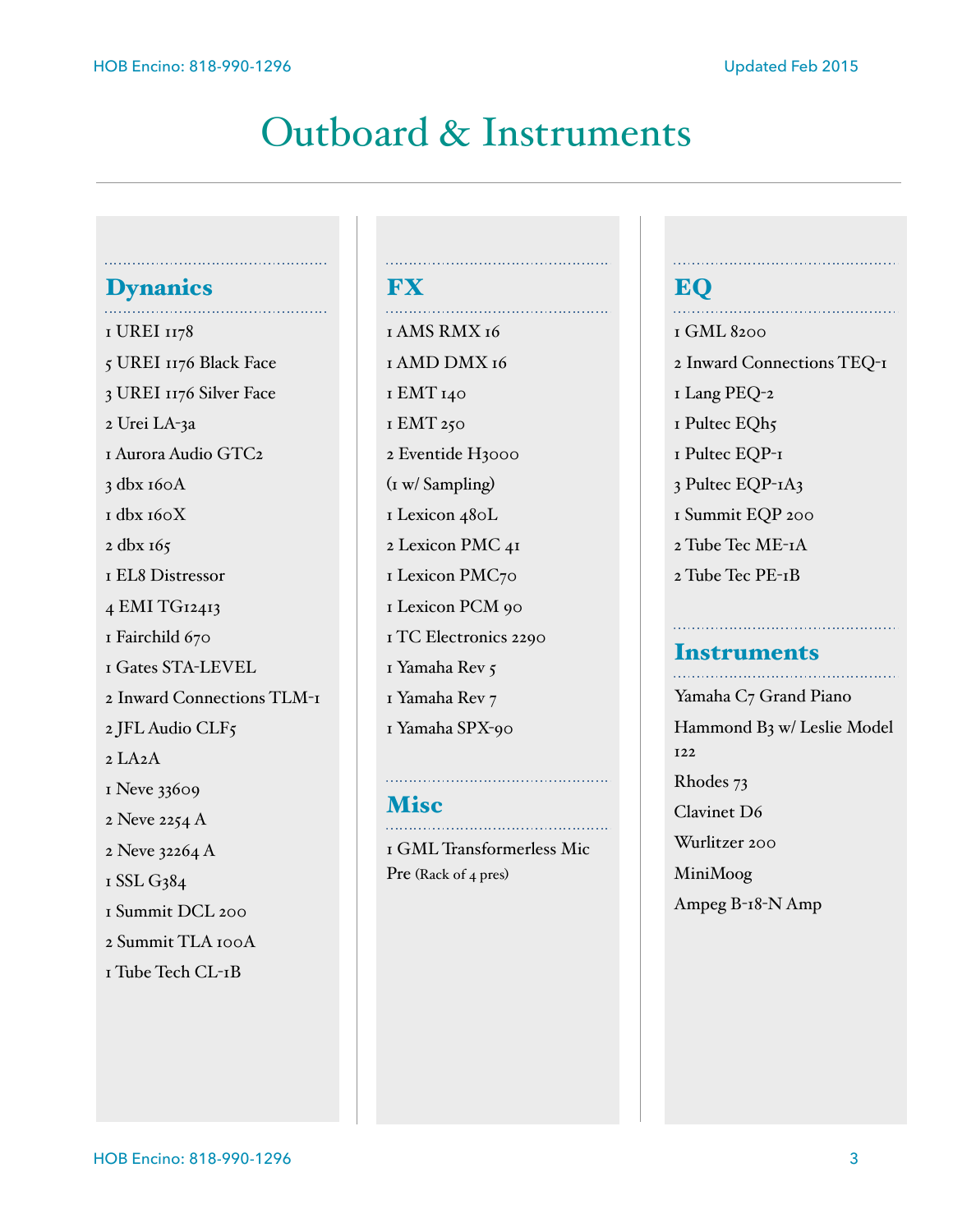# Layout



### Live Room:

The Live Room is a versatile room for a variety of sessions. While it is large enough to accommodate a full band tracking, it still retains the intimate feel require for smaller overdub sessions. There is ample line of sight with both iso paces and the control room as well

### Piano Room:

The specially built piano room houses a Yamaha C7 grand piano, a favorite of many well-known pianists. Other instruments include a Fender Rhodes piano, Hammond B3 and Mini-Moog. The generously sized exterior windows allow an abundance of natural light into the room and the interior window allows clear line of sight into the control room providing an agreeable balance of ambiance and communication.